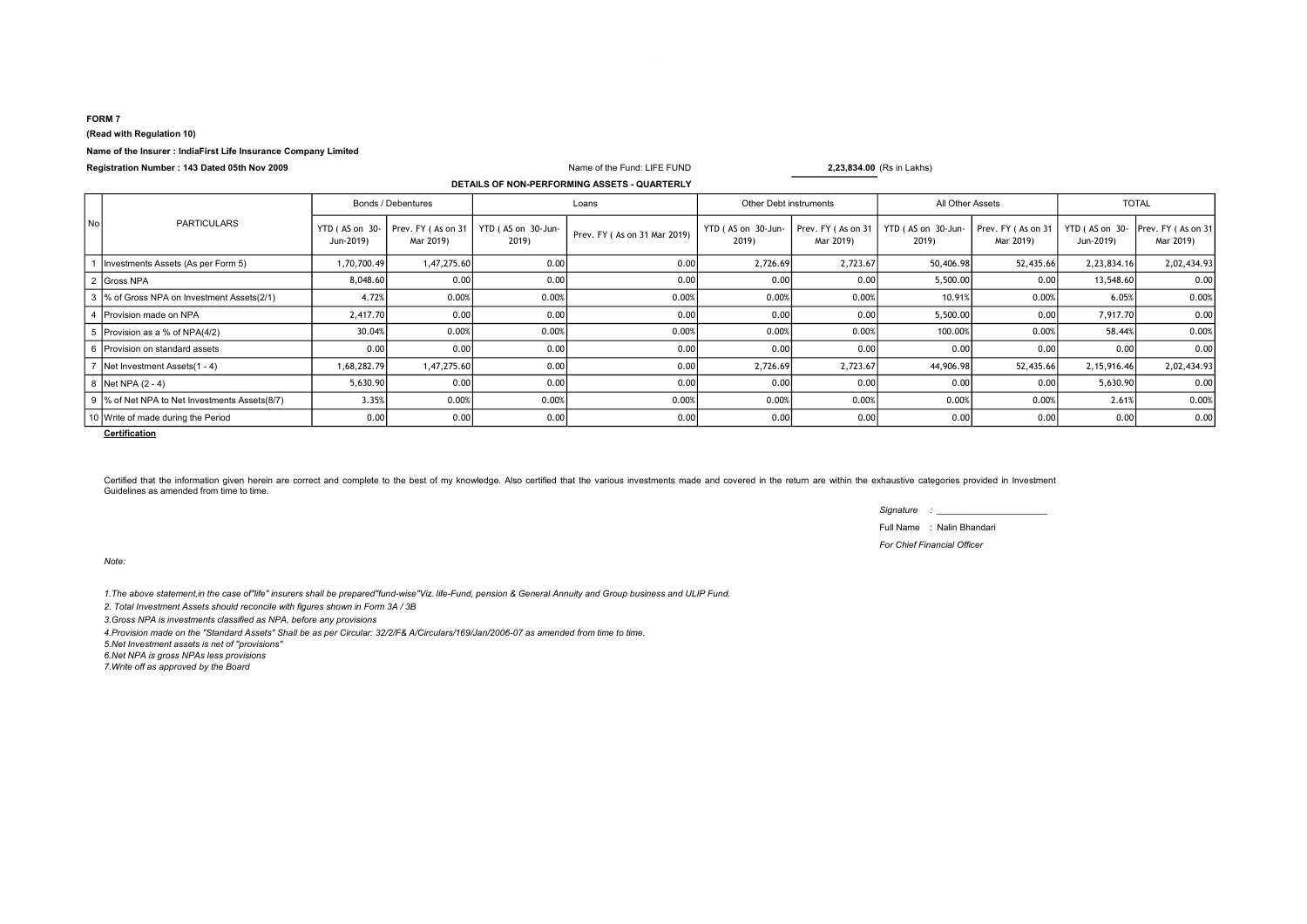#### FORM 7 (Read with Regulation 10) Name of the Insurer : IndiaFirst Life Insurance Company Limited Registration Number: 143 Dated 05th Nov 2009 Name of the Fund: PENSION AND GEN ANNUITY BUS 8,18,853.00 (Rs in Lakhs)

DETAILS OF NON-PERFORMING ASSETS - QUARTERLY

|    | <b>DETAILS OF NON-FERFORMING ASSETS - QUARTERLI</b> |                    |                    |                    |                             |                        |                    |                    |                                                           |              |             |
|----|-----------------------------------------------------|--------------------|--------------------|--------------------|-----------------------------|------------------------|--------------------|--------------------|-----------------------------------------------------------|--------------|-------------|
|    |                                                     | Bonds / Debentures |                    | Loans              |                             | Other Debt instruments |                    | All Other Assets   |                                                           | <b>TOTAL</b> |             |
| No | <b>PARTICULARS</b>                                  | YTD (As On 30-     | Prev.FY (As On 31- | YTD (As On 30-Jun- | Prev.FY (As On 31-Mar-2019) | YTD (As On 30-Jun-     | Prev.FY (As On 31- | YTD (As On 30-Jun- | Prev.FY (As On 31-   YTD (As On 30-Jun-Prev.FY (As On 31- |              |             |
|    |                                                     | Jun-2019 $)$       | Mar-2019)          | $2019$ )           |                             | 2019)                  | Mar-2019)          | 2019)              | Mar-2019)                                                 | 2019)        | Mar-2019)   |
|    | Investments Assets (As per Form 5)                  | 6,44,462,34        | 6,38,526.49        | 0.00               | 0.00                        | 0.00                   | 0.00               | 1,74,390.56        | 2, 16, 738. 79                                            | 8,18,852.89  | 8,55,265.28 |
|    | 2 Gross NPA                                         | 0.00               | 0.00               | 0.00               | 0.00                        | 0.001                  | 0.00               | 0.00               | 0.00                                                      | 0.001        | 0.00        |
|    | 3 % of Gross NPA on Investment Assets(2/1)          | 0.00%              | 0.00%              | 0.00%              | 0.00%                       | 0.00%                  | 0.00%              | 0.00%              | 0.00%                                                     | 0.00%        | 0.00%       |
|    | I Provision made on NPA                             | 0.00               | 0.00               | 0.001              | 0.00                        | 0.001                  | 0.00               | 0.00               | 0.00                                                      | 0.001        | 0.00        |
|    | Provision as a % of NPA(4/2)                        | 0.00%              | 0.00%              | 0.00%              | 0.00%                       | 0.00%                  | 0.00%              | 0.00%              | 0.00%                                                     | 0.00%        | 0.00%       |
|    | Provision on standard assets                        | 0.00               | 0.00               | 0.00               | 0.00                        | 0.00                   | 0.00               | 0.00               | 0.00                                                      | 0.001        | 0.00        |
|    | Net Investment Assets (1 - 4)                       | 6,44,462.34        | 6.38.526.49        | 0.00               | 0.00                        | 0.001                  | 0.00               | 1,74,390.56        | 2.16.738.79                                               | 8,18,852.89  | 8,55,265.28 |
|    | 8 Net NPA (2 - 4)                                   | 0.00               | 0.00               | 0.00               | 0.00                        | 0.001                  | 0.00               | 0.00               | 0.00                                                      | 0.001        | 0.00        |
|    | 9 % of Net NPA to Net Investments Assets (8/7)      | 0.00%              | 0.00%              | 0.00%              | 0.00%                       | 0.00%                  | 0.00%              | 0.00%              | 0.00%                                                     | 0.00%        | 0.00%       |
|    | 10 Write of made during the Period                  | 0.00               | 0.00               | 0.00               | 0.00                        | 0.00                   | 0.00               | 0.00               | 0.00                                                      | 0.001        | 0.00        |
|    |                                                     |                    |                    |                    |                             |                        |                    |                    |                                                           |              |             |

**Certification** 

Certified that the information given herein are correct and complete to the best of my knowledge. Also certified that the various investments made and covered in the return are within the exhaustive categories provided in Guidelines as amended from time to time.

> Signature : Full Name : Nalin Bhandari For Chief Financial Officer

Note:

1.The above statement,in the case of"life" insurers shall be prepared"fund-wise"Viz. life-Fund, pension & General Annuity and Group business and ULIP Fund.

2. Total Investment Assets should reconcile with figures shown in Form 3A / 3B

3.Gross NPA is investments classified as NPA, before any provisions

4.Provision made on the "Standard Assets" Shall be as per Circular: 32/2/F& A/Circulars/169/Jan/2006-07 as amended from time to time.

5.Net Investment assets is net of ''provisions''

6.Net NPA is gross NPAs less provisions

7.Write off as approved by the Board